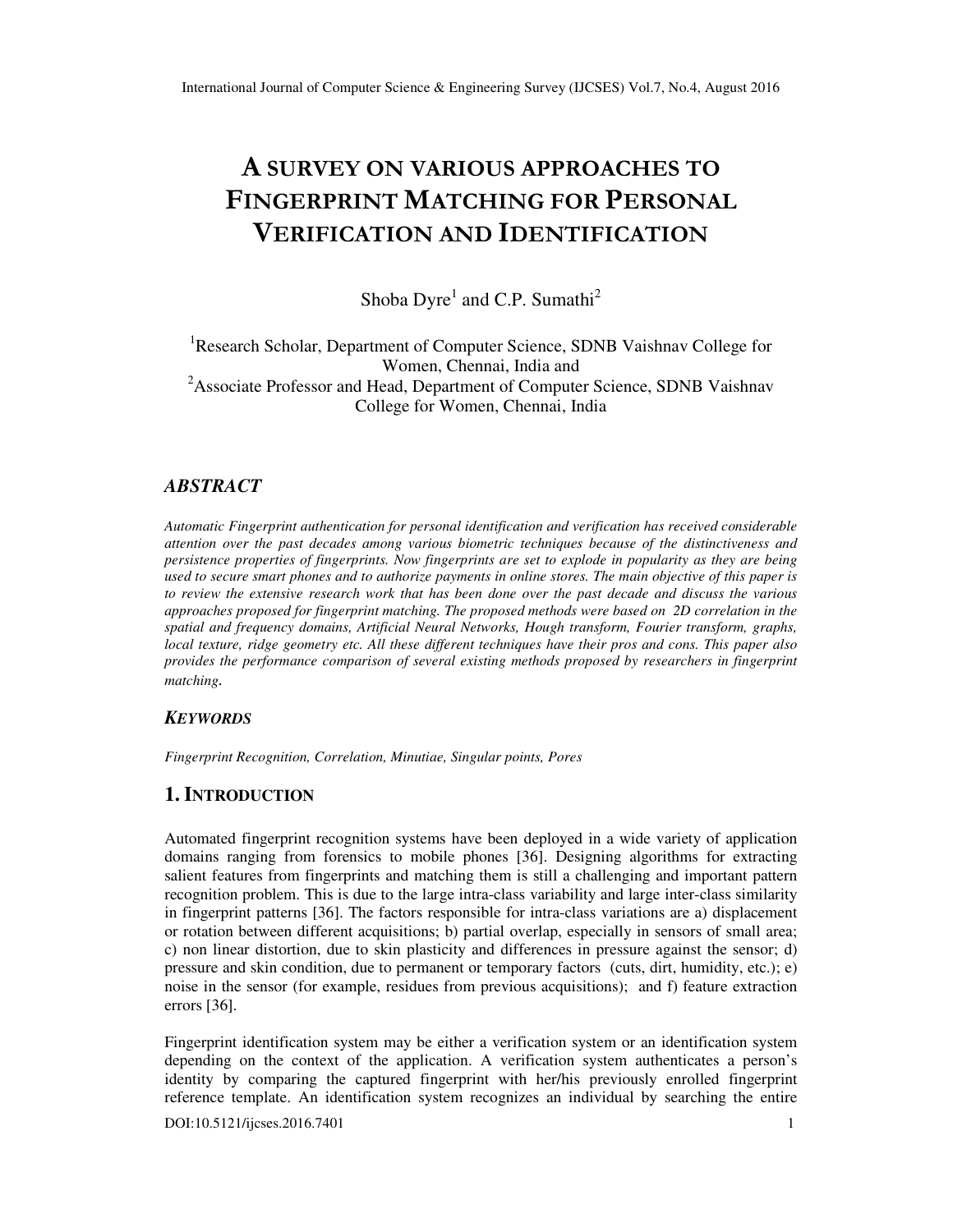enrolment template database for a match. The fingerprint feature extraction and matching algorithms are usually quite similar for both fingerprint verification and identification problems. For fingerprint recognition purposes, a hierarchy of three levels of features, namely, Level 1 (pattern), Level 2 (minutiae points) and Level 3 (pores and ridge shape) are used [36].

Level 1 features (Figure 1) refer to the overall pattern shape of the unknown fingerprint—a whorl, loop or some other pattern. This level of detail cannot be used to individualize, but it can be useful for fingerprint classification and indexing [36].

Level 2 features (Figure 2)refers to specific friction ridge paths — overall flow of the friction ridges and major ridge path deviations (ridge characteristics called minutiae) like ridge endings, lakes, islands, bifurcations, scars, incipient ridges, and flexion creases. [36]

Level 3 features (Figure 3) refers to the intrinsic detail present in a developed fingerprint - pores, ridge units, edge detail, scars, etc. High resolution sensors (1000dpi) are required for extraction of Level 3 features.[36]



Figure 1: Singular points



Figure 2: minutiae: ridge endings Figure 3: intra-ridge details – and bifurcations Sweat pores



## **2.REVIEW**

A large number of algorithms for automatic fingerprint matching have been proposed in the literature. Two given fingerprints are compared by a matching algorithm and return either a degree of similarity (also called matching score) or an acceptance/rejection decision. This work classifies the fingerprint matching approaches into correlation-based, minutiae-based approaches,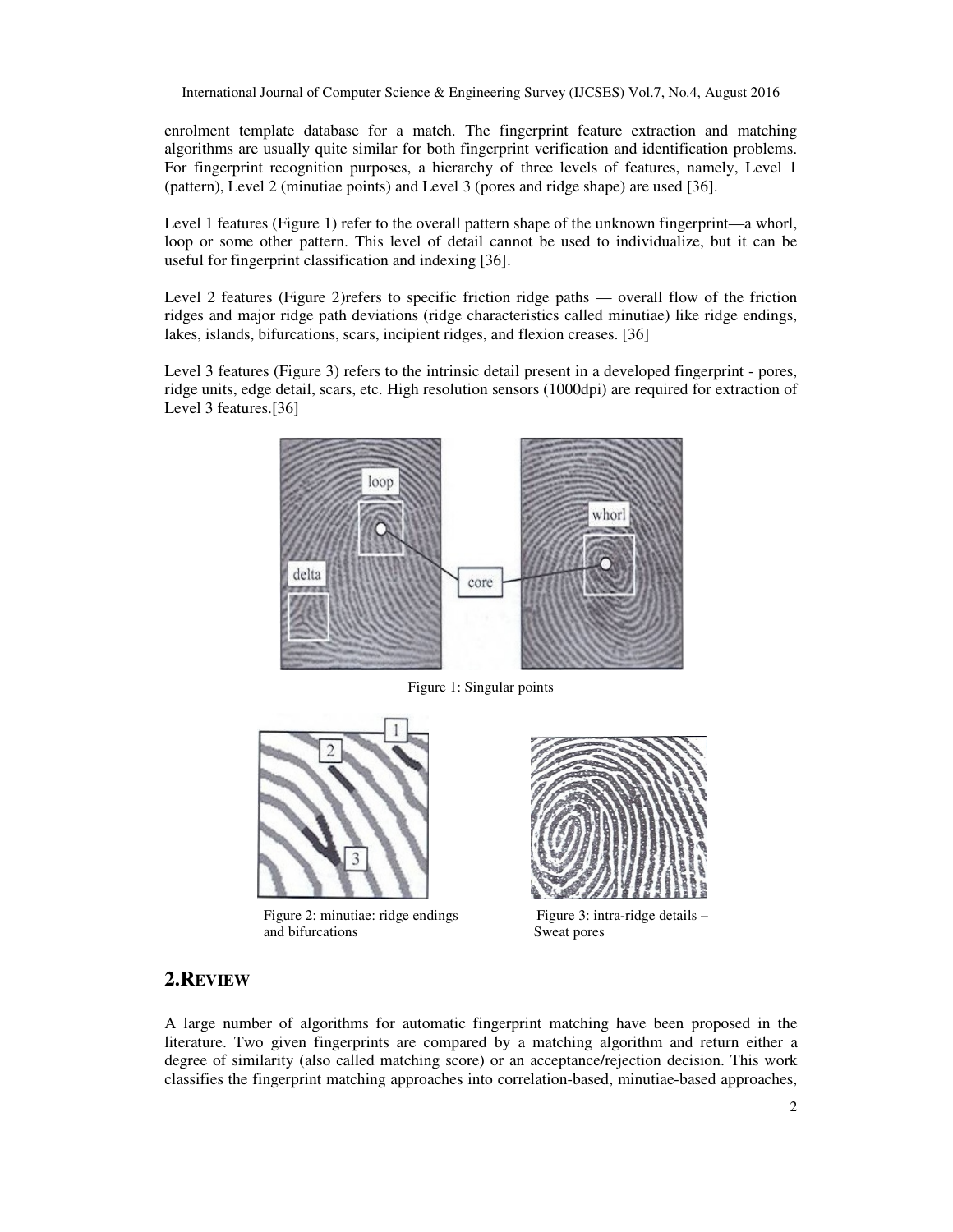and non-minutiae feature based such as ridge shape, texture information etc. The purpose of the survey is to analyze those algorithms and discuss the performance evaluation. The performance measure is presented in Table 1, 2 & 3.

## **2.1.Fingerprint matching**

The existing fingerprint recognition systems uses techniques based on the local and global feature representations of the fingerprint images such as minutiae, ridge shape, texture information etc.

#### **2.1.1.Correlation-based matching**

The correlation-based methods used in spatial or in the frequency domain correlate two fingerprint images to compute the similarity between them.

A novel approach to fingerprint alignment and matching was proposed by Arun Ross et.al [24]. The feature set used in this method was a ridge feature map. A set of Gabor filters pre-tuned to a specific frequency were used to captured the local ridge strengths at various orientations and extract the local ridge characteristics. The convolution was performed in the frequency domain. A standard deviation image that captured the variation in the ridge strength at various orientations was constructed using the filtered images. The ridge feature map was obtained using standard deviation image. A 2D correlation of the ridge feature maps of the query image and template was determined to generate a matching score.

Karthik Nandakumar and Anil K. Jain [23] proposed a correlation-based fingerprint matcher that utilized local correlation of regions around the minutiae to estimate the degree of similarity between two fingerprint images. Minutiae points and the associated ridge points were extracted from the template and the query fingerprint images. This method used Procrustes analysis to get a good estimate of corresponding ridge curves to align the query with the template. The two images were enhanced using a bank of Gabor filters of different orientations. The normalized crosscorrelation was computed to determine the quality of the minutiae match. A database consisting of fingerprint impressions of 160 users were used to evaluate this method.

A Robust Fingerprint Matching Algorithm for Verification based on correlation was presented by Abdullah Cavusoglu et. al [25]. They used a variance based segmentation method to segment the fingerprint image. Local ridge orientation was determined using Sobel operators. The method used to find the Reference point was based on differential sum of sine values of the directions of the pixels located on a certain radius. The proposed algorithm calculated 12 different cross correlations based on certain radius values from the reference point for both the input and template images and found a total sum to determine whether the images correspond to the same fingerprint. The proposed algorithm was evaluated on a public domain database.

Koichi Ito et.al [3] proposed an efficient fingerprint recognition algorithm using the phase components in 2D Discrete Fourier Transforms of the images. They used Phase Only Correlation (POC) function and Band-Limited Phase-Only Correlation (BLPOC) function to determine the height and location of the peak from phase characteristics in Fourier space, which gave the similarity measure and the translational displacement between the images respectively. The rotation and the displacement between the registered fingerprint and the input fingerprint images was normalized using BLPOC function. The overlapped region of the two images was extracted and finally the matching score is evaluated as the sum of the highest two peaks. The performance of their algorithm was evaluated on a database consisting of 330 fingerprint images.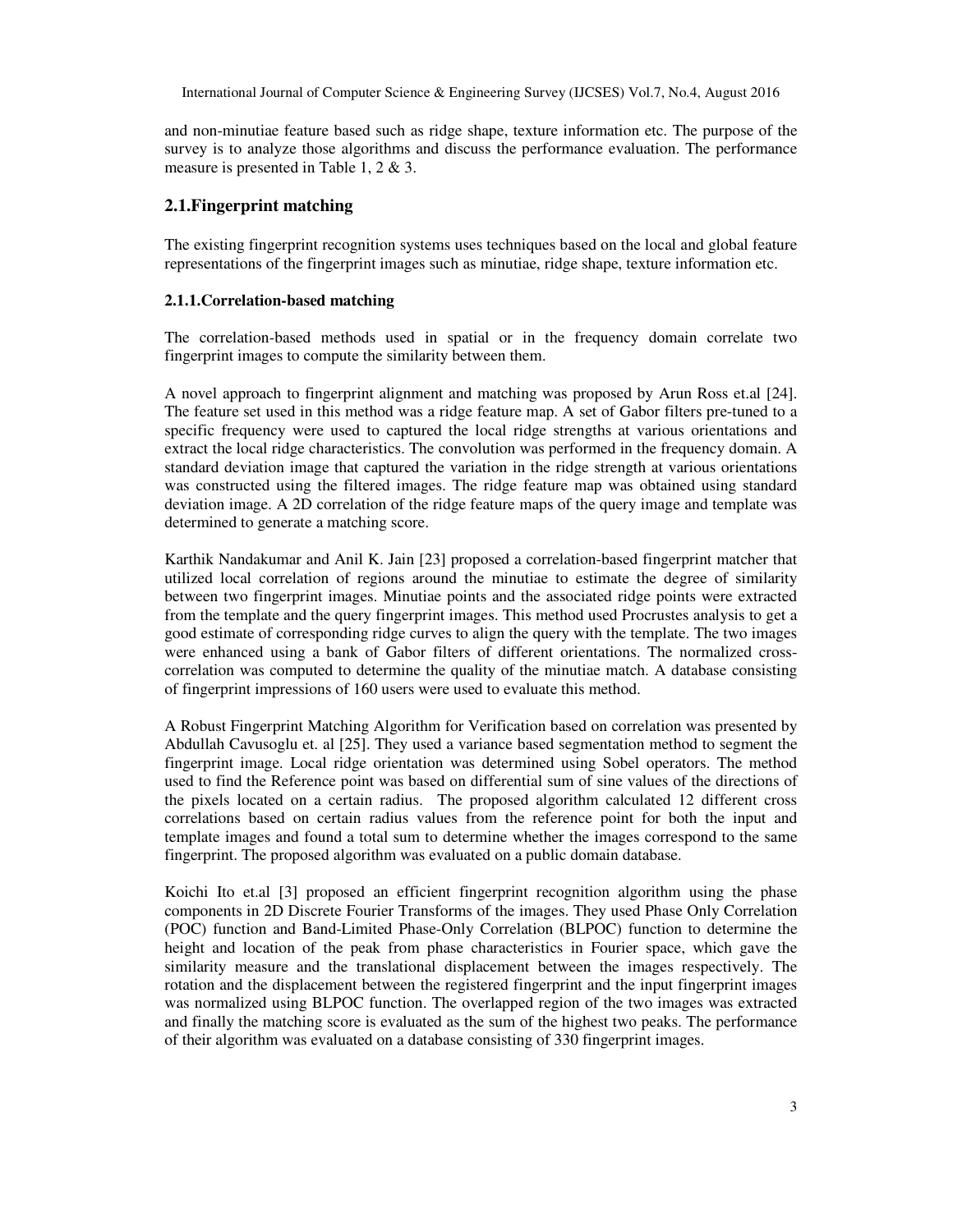Jiang Li et.al [11] described a fingerprint matching algorithm that combines minutia based matching method with correlation based matching method. Minutia based matching algorithm was used to extract the list of matched minutia pairs from the two fingerprint images. Correlation of the local neighbourhood regions around each matching minutiae pair that represents the local similarity and also the correlation between edges of neighbouring minutiae that indicates the resemblance of areas in between the two corresponding minutiae pairs were computed. The product rule was used to combine the number of matched minutiae pairs, neighbourhood correlation score and edge correlation score that represented a total sum of matching areas in two fingerprints. The proposed matching algorithm distinguished between genuine matched minutiae and impostor matched minutiae thereby improving the matching accuracy.

Haiyun Xu et.al [9] presented a novel method of spectral minutiae representation for fingerprint verification. The spectral minutiae represented a minutiae set as a fixed-length feature vector and was based on the shift, scale, and rotation properties of the two-dimensional (2-D) continuous Fourier transform. The two minutiae representation methods used for minutiae matching were Location-Based Spectral Minutiae and Orientation-Based Spectral Minutiae. To attenuate the higher frequencies,a Gaussian low-pass filter was applied on the spectrum. Two matching algorithms were presented. The correlation of two spectral images (direct matching) was chosen as a similarity score. The second algorithm is the Fourier–Mellin matching, in which the magnitude of the Fourier transform of the minutiae spectrum was taken to calculate the similarity score. The proposed algorithms were evaluated on three fingerprint databases.

A simple correlation based fingerprint verification system was proposed by Asker M. Bazen et.al [16]. The proposed system directly used the richer gray-scale information of the fingerprints. Appropriate characteristic templates were selected in the primary fingerprint and their corresponding positions in the input fingerprint were determined. The template was shifted over the entire fingerprint image and the location where the distance is minimal was chosen as the corresponding position of the template in the input fingerprint. The information of all template pairs was merged to obtain the final decision. The proposed system performance was evaluated on images from four different fingerprint databases consisting of 880 fingerprints in total.

| SI.            | <b>Author</b>    | Year | <b>Method</b>     | Accuracy                 | <b>Benefits and</b> |
|----------------|------------------|------|-------------------|--------------------------|---------------------|
| N <sub>0</sub> |                  |      |                   | /Performance             | <b>Restrictions</b> |
| $\mathbf{1}$   | Haiyun Xu et.al  | 2009 | Location and      | <b>EER</b>               | SMO is robust       |
|                | [9]              |      | orientation based | Direct matching          | against noise/      |
|                |                  |      | Spectral minutiae | $SML - 0.47\%$           | <b>SML</b> exhibits |
|                |                  |      | (SML &SMO),       | $SMO - 0.42%$            | better results only |
|                |                  |      | Direct Matching,  | Fourier-Mellin           | for good quality    |
|                |                  |      | Fourier-Mellin    | $SML - 6.56\%$           | fingerprints and    |
|                |                  |      |                   | $SMO - 3.29%$            | reliable minutiae   |
|                |                  |      |                   |                          | extractor.          |
| $\overline{2}$ | Abdullah         | 2007 | Sobel operators,  | Execution time:          | Lesser storage      |
|                | Cavusoglu et. al |      | Reference point,  | $0.709 \text{ sec}, 0.4$ | space for template  |
|                | $[25]$           |      | cross correlation | threshold FAR is         | images with         |
|                |                  |      |                   | $-.34\%$                 | minimum pre         |
|                |                  |      |                   |                          | processing          |
| 3              | Jiang Li et.al   | 2007 | neighborhood      | Combining                | Scores from         |
|                | $[11]$           |      | correlation (NC), | Minutiae score, NC       | minutiae and        |
|                |                  |      | edge              | and EC scores:           | correlation         |
|                |                  |      | correlation(EC),  | FAR 0.04%, FRR           | matchers have to    |

Table 1. Analysis of Correlation-based fingerprint matching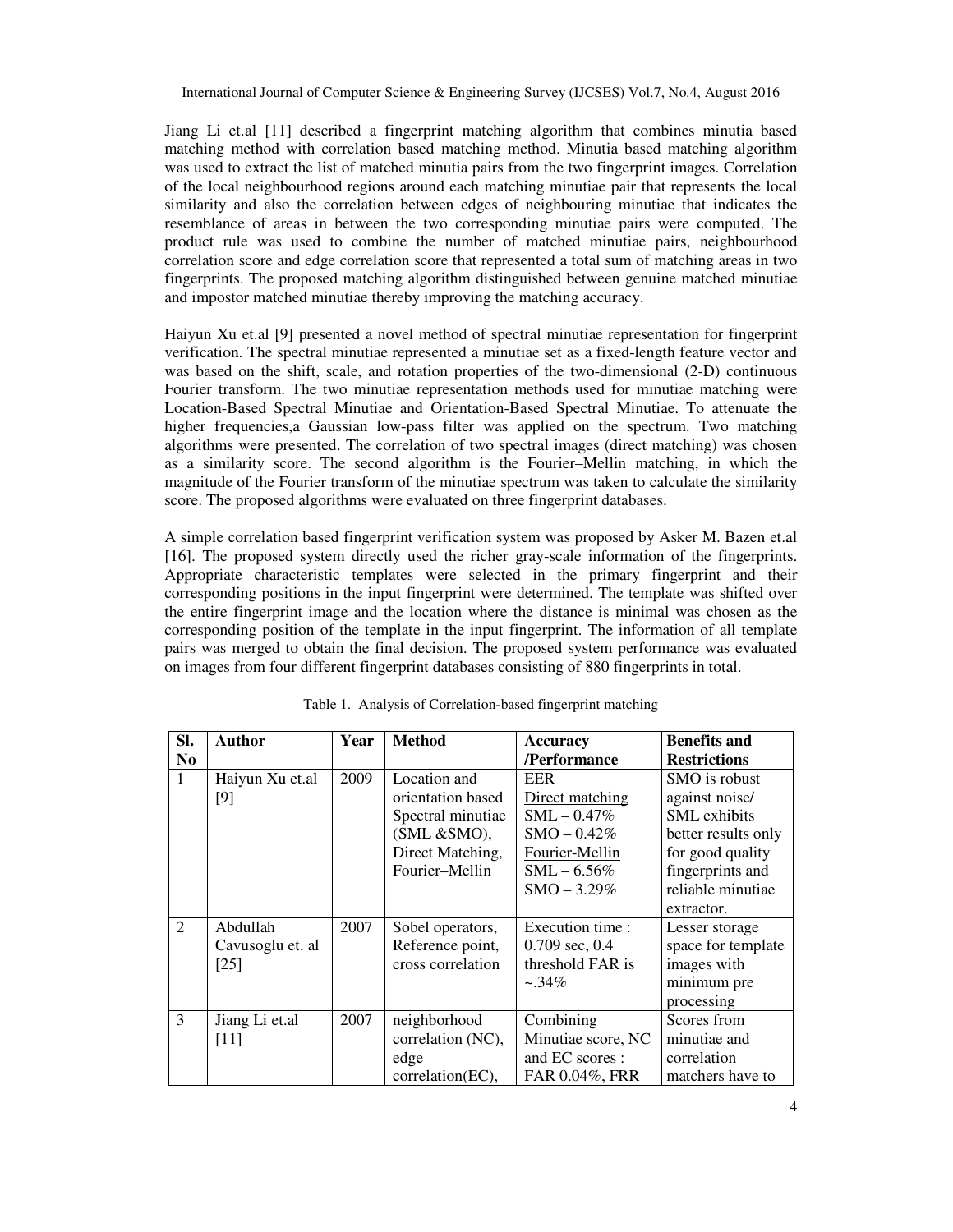|                |                   |      | product rule       | 0.01%                  | be combined for    |
|----------------|-------------------|------|--------------------|------------------------|--------------------|
|                |                   |      |                    |                        | matching more      |
|                |                   |      |                    |                        | effectively low    |
|                |                   |      |                    |                        | quality images     |
| $\overline{4}$ | Koichi Ito et.al  | 2005 | Phase-Only         | $EER - 1.90\%$         | Robust for low-    |
|                | $\lceil 3 \rceil$ |      | Correlation        |                        | quality            |
|                |                   |      | (POC), BLPOC       |                        | fingerprint        |
|                |                   |      | (Band-Limited      |                        | images/effective   |
|                |                   |      | Phase-Only         |                        | use only for       |
|                |                   |      | Correlation)       |                        | verification units |
| 5              | Karthik           | 2004 | Local correlation, | EER 5.1%               | Enhances the       |
|                | Nandakumar        |      | Procrustes         |                        | degree of match    |
|                | and Anil K. Jain  |      | analysis, Gabor    |                        | between two        |
|                | $[23]$            |      | filters, cross     |                        | fingerprint images |
|                |                   |      | correlation        |                        | / computationally  |
|                |                   |      |                    |                        | intensive          |
| 6              | Arun Ross et al   | 2002 | Gabor filters,     | 1% false               | obviates the need  |
|                | $[24]$            |      | ridge feature      | acceptance rate        | for extracting     |
|                |                   |      | map, 2D            | (FAR) the genuine      | minutiae points or |
|                |                   |      | correlation        | acceptance             | the core point     |
|                |                   |      |                    | rate (GAR)             | /better            |
|                |                   |      |                    | observed is $\sim$ 70% | performance is     |
|                |                   |      |                    |                        | observed when      |
|                |                   |      |                    |                        | combined with a    |
|                |                   |      |                    |                        | minutiae matcher   |
| $\overline{7}$ | Asker M. Bazen    | 2000 | Correlation        | EER 7.98%              | Simple and robust  |
|                | et.al [16]        |      | Template           | Average matching       | for low quality    |
|                |                   |      | selection          | time -2 secs           | image, direct gray |
|                |                   |      |                    |                        | scale matching     |
|                |                   |      |                    |                        | /not invariant to  |
|                |                   |      |                    |                        | rotation           |

## **2.1.2.Minutiae-based matching**

Minutiae are extracted from the two fingerprints and stored as sets of points in the two dimensional plane. Minutia-based matching consists of finding the alignment between the template and the input minutiae feature sets, that results in the maximum number of minutiae pairs.

Weiguo Sheng et.al [1] proposed a memetic fingerprint matching algorithm that aimed to identify optimal global matching between two sets of minutiae. The minutiae local feature representation called the minutiae descriptor that had information about the orientation field sampled in a circular pattern around the minutiae was used by them in the first stage. In the second stage, a genetic algorithm(GA) with a local improvement operator was used to effectively design a memetic algorithm for the minutiae point pattern matching problem. The local improvement operator utilized the nearest neighbor relationship to assign a binary correspondence at each step. Matching function based on the product rule was used for fitness computation. Experimental results over four fingerprint databases confirmed that the memetic fingerprint matching algorithm (MFMA) was reliable.

A penalized quadratic model to deal with the non-linear distortion in fingerprint matching was presented by Kai Cao et al [4]. A fingerprint was represented using minutiae and points sampled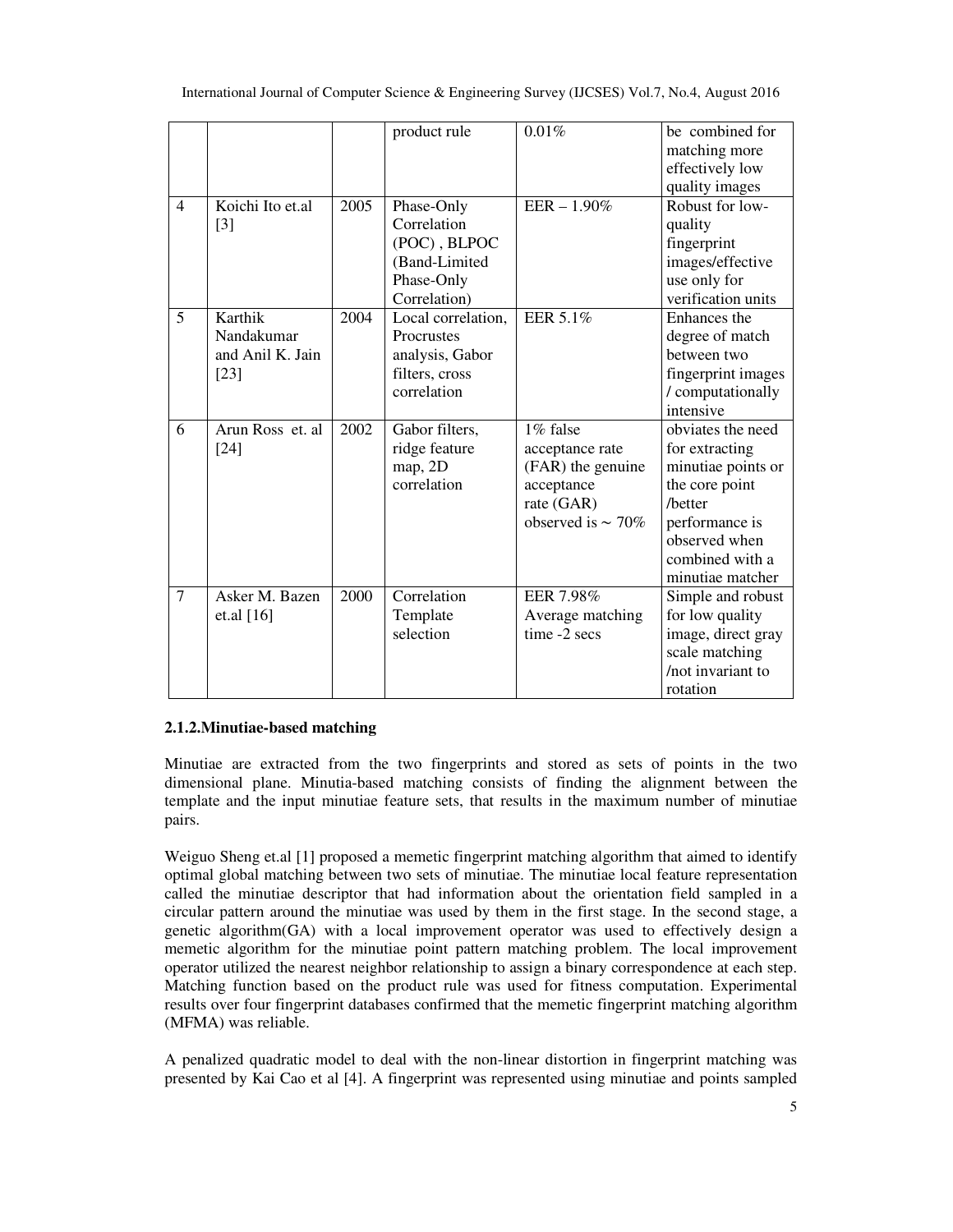at a constant interval on each valid ridge. Similarity between minutiae was estimated by the minutia orientation descriptor based on its neighbouring ridge sampling points. Greedy matching algorithm was adopted to establish initial correspondences between minutiae pairs. The proposed algorithm used these correspondences to select landmarks or points to calculate the quadratic model parameters. The input fingerprint is warped according to the quadratic model, and compared with the template to obtain the final similarity score. The algorithm was evaluated on a fingerprint database consisting of 800 fingerprint images.

Peng Shi et.al [13] proposed a novel fingerprint matching algorithm based on minutiae sets combined with the global statistical features. The two global statistical features of fingerprint image used in their algorithm were mean ridge width and the normalized quality estimation of the whole image. The fingerprint image was enhanced based on the orientation field map. The mean ridge width and the quality estimation of the whole image were got during the enhancement process. Minutiae were extracted on the thinned ridge map to form the minutiae set of the input fingerprint. The algorithm used to estimate the mean ridge width of fingerprint, was based on the block-level on non-overlap windows in fingerprint image. Four databases were used to compute the matching performance of the algorithm.

A novel graph based fingerprint matching algorithm was proposed by Sharat Chikkerur et.al.[17]. The local neighborhood of each minutiae was defined by a representation called K-plet that is invariant under translation and rotation. The local structural relationship of the K-plet was encoded in the form of a graph wherein each minutiae was represented by a vertex and each neighboring minutiae by a directed graph. Dynamic programming algorithm was used to match the local neighborhood. A Coupled Breadth First Search algorithm was proposed to consolidate all the local matches between the two fingerprints. The performance of the matching algorithm was evaluated on a database consisting of 800 images.

Jin Qi and Yangsheng Wang [20] proposed a minutia-based fingerprint matching method. They defined a novel minutiae feature vector that integrated the minutiae details of the fingerprint with the orientation field information that was invariant to rotation and translation. It captured information on ridge-flow pattern. A triangular match method that was robust to non-linear deformation was used. The orientation field and minutiae were combined to determine the matching score. They evaluated the performance of their algorithm on a public domain collection of 800 fingerprint images.

Another method for fingerprint identification and verification by minutiae feature extraction was proposed by Atanu Chatterjee et.al[21]. Minutiae were extracted from the thinned ridges from the fingerprint images and these feature matrices were applied as input data set to the Artificial Neural Network. Post processing was done to remove false minutia. Back propagation algorithm was used to train the network. Extracted features of the input fingerprint were verified with stored trained weights and threshold values. Experiments were conducted on 160 fingerprint images and the proposed system exhibited an accuracy of 95%.

A flow network-based fingerprint matching technique for partial fingerprints was introduced by Tsai Yang Jea et.al[22]. For each minutiae along with its two nearest neighbors, a feature vector was generated which was used for the matching process. Minimum cost flow (MCF) problem algorithm was used to find the one-to-one correspondence between the feature vectors and the list of possibly matched features was obtained. A two hidden layer fully connected Neural Network was proposed to calculate the similarity score. Their experiments on two fingerprint databases showed that using neural networks for generating similarity scores improved accuracy.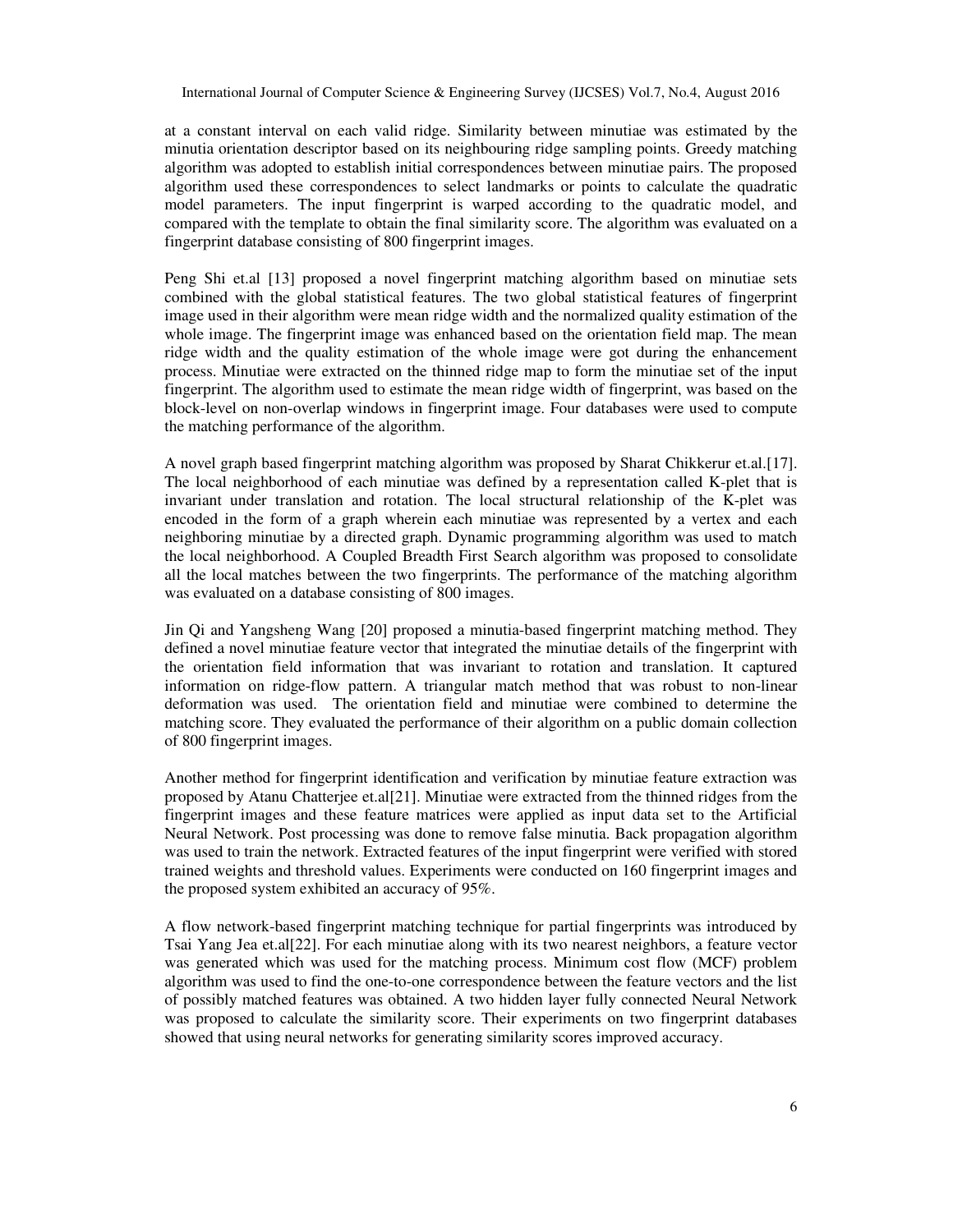Marius Tico et.al [26] proposed a method of fingerprint matching based on a novel representation for the minutiae. The proposed minutiae representation incorporated ridge orientation information in a circular region, describing the appearance of the fingerprint pattern around the minutiae. Average Fingerprint Ridge period was evaluated to select the sampling points around the minutiae. Matching algorithm was based on point pattern matching. To recover the geometric transformation between the two fingerprint impressions, a registration stage was included. The Greedy algorithm was used to construct a set of corresponding minutiae. Experiments were conducted on two public domain collections of fingerprint images and were found to achieve good performance.

A minutiae matching method using a local and global matching stage was presented by Asker M. Bazen et. al [27]. Their elastic matching algorithm estimated the non-linear transformation model in two stages. The local matching algorithm compared each minutia neighborhood in the test fingerprint to each minutia neighborhood in the template fingerprints. Least square algorithm was used to align the two structures to obtain a list of corresponding minutia pairs. Global transformation was done to optimally register the two fingerprints that represented the elastic deformations by a thin-plate spline (TPS) model. The TPS model describes the transformed coordinates independently as a function of the original coordinates. Local and global alignments were used to determine the matching score.

Abinandhan Chandrasekaran and Bhavani Thuraisingham [30] presented a fingerprint matching algorithm based on tree comparison. Short Time Fourier Transform (STFT) was used to enhance the overall clarity of the fingerprint image. The common minutiae points from the template and input fingerprint images was obtained by using ratios of relative distance as the comparing function. A tree like structure was drawn connecting the common minutiae points from bottom up. The matching algorithm separated the common minutiae points into confirmed and spurious lists and then generated a matching score. Matching score was obtained by comparing the similarity of the two tree structures based on a threshold value. Experiments were conducted and performance was evaluated on two fingerprint image databases.

A new fingerprint matching algorithm based on radial structure of minutiae was proposed by Kyung Deok Yu et.al [31]. Voronoi diagram was constructed for the radial structure consisting of center minutiae and its neighbors in a fingerprint image. Fortune's algorithm was used to generate the Vironoi diagram. The proposed matching algorithm compared the radial structures of a query and template fingerprint image. If the number of similar radial structures was less than a preset threshold, transformation parameters were estimated using the three radial structures having the highest score in the first stage. Similarity was decided by translating and rotating the query along the extracting parameters. Their approach was robust to false minutiae.

A novel alignment free minimum distance graph (MDG) based fingerprint hashing algorithm for recognition was proposed by Priyanka Das et.al [32]. Core and minutiae points were used as features in their algorithm. Core point was detected using the orientation field and crossing number concept [CN] was used to detect minutiae points. In their hashing algorithm they had constructed the MDG graph comprising of the inter-minutiae minimum distance vectors originating from the core point. Correspondence search algorithm was used to search for the correspondences between the template and query images using their distance vectors. Matching was decided based on the total number of similar pairs. The proposed algorithm was evaluated on two public domain databases.

Xiang Fu et al[33] proposed a new minutia tensor strategy for fingerprint matching. This approach proposed a minutia tensor matrix (MTM) that described the first order and second order features of a matching pair. First-order tensor pair described similarities of each minutiae pair and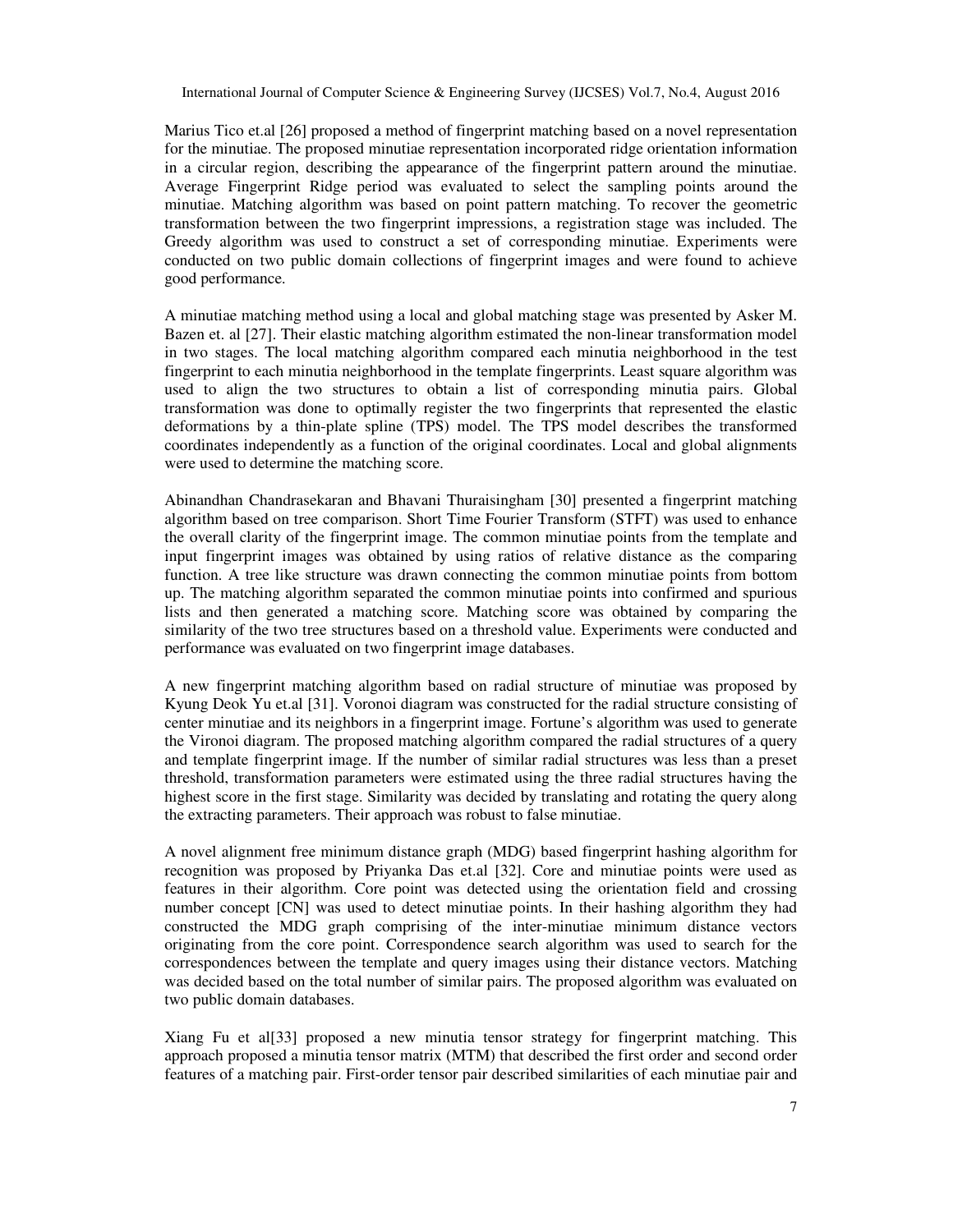second-order tensor matrix described compatibilities between each two minutiae pairs. Correct minutiae pairs established both large similarities and compatibilities that formed a dense subblock. Minutia matching was formulated as recovering the dense sub-block in the MTM. Spectral matching method was used to extract the dense sub-block. Two kinds of MTMs were constructed to show both local rigidity and global non linearity for local matching and global matching respectively. Experiments conducted on two fingerprint databases demonstrated the effectiveness and efficiency of the proposed algorithm.

A Graphics Processing Unit(GPU) fingerprint matching system based on Minutia Cylinder Code(MCC) representation was presented by Pablo David Gutiérrez et.al [34]. The proposed algorithm used GPUs to introduce parallelism in the fingerprint matching process. The neighborhood characteristics associated to each minutia was represented by a 3-dimensional structure, called cylinder. The fingerprint to be compared to the fingerprint database was represented in cylinders representing minutiae discretized into cells. For fingerprint matching, a similarity value is computed for each cylinder pair of referenced and input fingerprint. GPU computed the matching score of the input fingerprint with different fingerprints of the database simultaneously. The evaluation of the proposed algorithm was performed on different hardware devices and on different kinds of databases in order to test the robustness and effectiveness of the system.

Rodrigues R.M et.al[35] proposed a fingerprint identification system based on a new characteristic vector model for fingerprint representation. Planar graph and triangulation algorithms were used for generating characteristic vector. Delaunay triangulation was initially calculated using the extracted minutiae set. Sub-graphs resulting from Delaunay triangulation associated with each minutia were identified. All the sub-graphs represented in the system coordinates were codified in polar coordinate system so that the characteristic vector was not dependent on rotation and small distortions. A similarity coefficient was computed by comparing the characteristic vectors of the two fingerprints. The proposed algorithm was validated using a fingerprint database and was found to show a better performance.

| Sl.No          | <b>Author</b>    | Year | <b>Method Used</b> | Accuracy/          | <b>Benefits and</b>             |
|----------------|------------------|------|--------------------|--------------------|---------------------------------|
|                |                  |      |                    | <b>Performance</b> | <b>Restrictions</b>             |
| $\mathbf{1}$   | Xiang Fu et      | 2015 | Minutia tensor     | $EER -$            | Stronger description            |
|                | al. $[33]$       |      | matrix (MTM),      | $2.47\%$           | ability and better              |
|                |                  |      | Spectral           | Average            | robustness to non-linear        |
|                |                  |      | matching.          | matching           | deformation                     |
|                |                  |      |                    | time $-1.02$       | and noise/matching true         |
|                |                  |      |                    | (ms)               | minutiae pairs that             |
|                |                  |      |                    |                    | exhibit low similarities        |
|                |                  |      |                    |                    | and compatibilities             |
|                |                  |      |                    |                    | remain unsolved.                |
| $\overline{2}$ | Rodrigues R.M    | 2015 | Planar graph,      | $EER -$            | <b>Efficient representation</b> |
|                | et.al $[35]$     |      | Delaunay           | $1.14\%$           | of fingerprints, Invariant      |
|                |                  |      | triangulation,     |                    | to rotation and small           |
|                |                  |      | Characteristic     |                    | distortions, Simplifies         |
|                |                  |      | vector model       |                    | the computational               |
|                |                  |      |                    |                    | complexity                      |
| 3              | Pablo David      | 2014 | Minutia Cylinder   | $EER -$            | Reduction in matching           |
|                | <b>Gutiérrez</b> |      | Code(MCC),         | $0.62\%$           | time for large databases        |
|                | et.al[34]        |      | Graphics           |                    | due to parallel                 |

Table 2 : Performance Analysis of minutiae-based fingerprint matching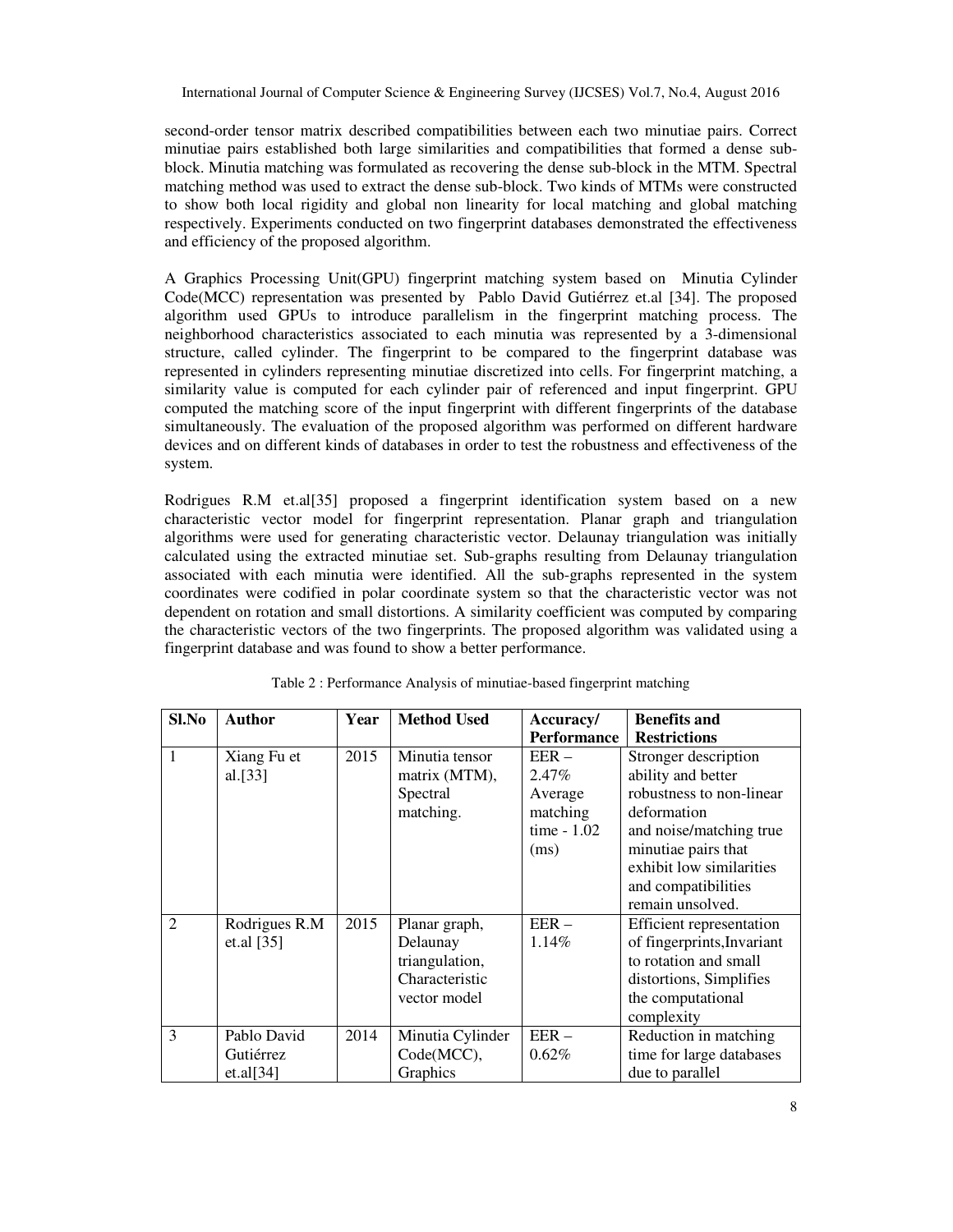| $\overline{4}$ | Priyanka Das<br>et.al [32]                                             | 2012 | Processing<br>Unit(GPU)<br>Minimum<br>Distance graph,<br>Correspondence<br>Search algorithm                                 | $EER -$<br>2.27%                                                           | processing, hence<br>suitable for real time<br>applications/computation<br>al requirements not very<br>feasible<br>Pre-alignment phase not<br>required, Invariant to<br>distortions such as<br>rotation and translation,<br>Low computational<br>complexity |
|----------------|------------------------------------------------------------------------|------|-----------------------------------------------------------------------------------------------------------------------------|----------------------------------------------------------------------------|-------------------------------------------------------------------------------------------------------------------------------------------------------------------------------------------------------------------------------------------------------------|
| 5              | Atanu<br>Chatterjee<br>et.al[21]                                       | 2010 | <b>Artificial Neural</b><br>Networks, Back<br>propagation<br>algorithm                                                      | 95%<br>accuracy                                                            | Reduce time complexity<br>while working with large<br>databases                                                                                                                                                                                             |
| 6              | Kai Cao et al<br>$[4]$                                                 | 2009 | Minutiae, greedy<br>algorithm,<br>quadratic model                                                                           | $EER -$<br>7.05%, time<br>$-0.599 s$                                       | Robust to non-linear<br>distortions and can<br>dynamically estimate<br>the similarities /<br>improvement in<br>matching time required<br>for this model                                                                                                     |
| $\overline{7}$ | Weiguo Sheng<br>et.al[1]                                               | 2007 | Minutiae local<br>feature, genetic<br>algorithm(GA),<br>local<br>improvement<br>operator,<br>Memetic<br>algorithm(MFM<br>A) | $EER - 0.9$<br>Matching<br>$time - 3.59s$                                  | More reliable matching<br>operation but more<br>computational time<br>required for matching.                                                                                                                                                                |
| 8              | Peng Shi et.al<br>$[13]$                                               | 2007 | minutiae sets,<br>global statistical<br>features, mean<br>ridge width,<br>quality<br>Estimation                             | EER on<br>4.43% lower<br>than without<br>global<br>statistical<br>features | Improve the<br>accuracy of similarity<br>measure without<br>increasing time and<br>memory consumption /<br>Depends on the accuracy<br>of estimating mean ridge<br>width.                                                                                    |
| 9              | Abinandhan<br>Chandrasekaran<br>and Bhavani<br>Thuraisingham<br>$[30]$ | 2007 | Short time<br>Fourier<br>transform(STFT)<br>for enhancement,<br>common<br>minutiae points,<br>tree structure                | $GAR -$<br>96.25%                                                          | No pre-alignment needed<br>and robust to distortions<br>caused by spurious<br>minutiae points,<br>algorithm is sensor<br>independent.                                                                                                                       |
| 10             | Sharat<br>Chikkerur et.al<br>$[17]$                                    | 2005 | K-plet<br>representation,<br>dynamic<br>programming,<br>Coupled BFS                                                         | $EER -$<br>$1.5\%,$<br>FMR100-<br>1.65%                                    | Robust to non-linear<br>distortion, solved<br>ambiguities in minutiae<br>pairing, explicit<br>alignment not required                                                                                                                                        |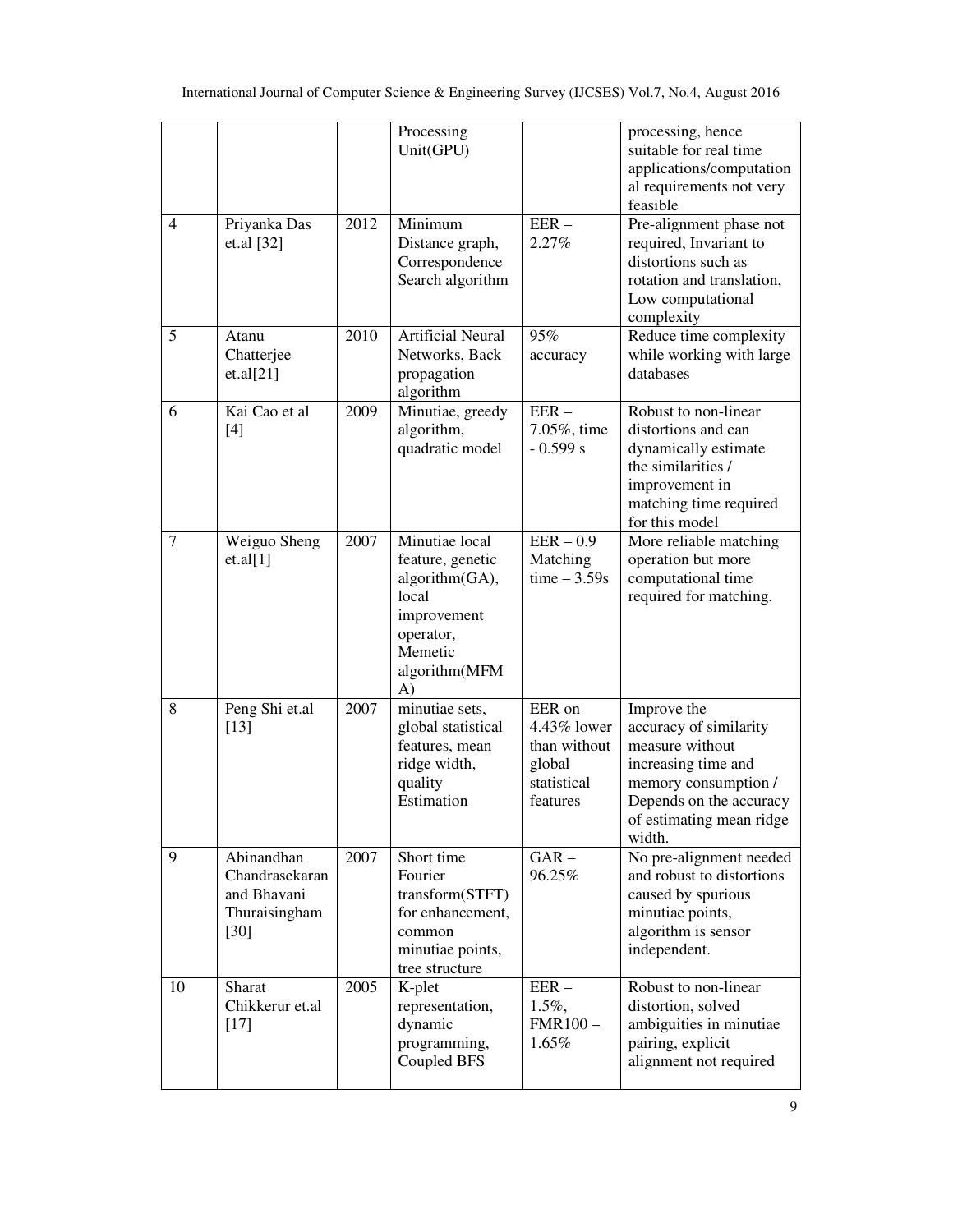| 11 | Jin Qi and<br>Yangsheng<br><b>Wang</b> [20] | 2005 | Minutiae and<br>orientation field,<br>triangular<br>matching                                 | EER-<br>4.97%,<br>average<br>enrolment<br>time: $0.81$ ,<br>match time:<br>0.03 | Robust to non linear<br>deformation.                                                                                    |
|----|---------------------------------------------|------|----------------------------------------------------------------------------------------------|---------------------------------------------------------------------------------|-------------------------------------------------------------------------------------------------------------------------|
| 12 | Tsai Yang Jea<br>et.al[22]                  | 2005 | Minimum cost<br>flow(MCF),<br>Artificial Neural<br>network                                   | EER-<br>1.71%                                                                   | Handle spatial<br>distortions, generate<br>accurate similarity score<br>for partial fingerprints.                       |
| 13 | Kyung Deok<br>Yu et.al [31]                 | 2005 | Radial structure,<br>Voronoi diagram                                                         | Matching<br>$rate -$<br>91.78%                                                  | Robust to false minutiae<br>/combined radial<br>structure is needed to<br>achieve higher matching<br>accuracy.          |
| 14 | Marius Tico<br>et.al $[26]$                 | 2003 | Minutiae and<br>orientation<br>descriptor,<br>Greedy<br>algorithm, point<br>pattern matching | $EER - 2.3%$                                                                    | Low complexity<br>algorithm, reliable<br>similarity measure                                                             |
| 15 | Asker M.<br>Bazen et. al<br>$[27]$          | 2003 | Minutiae<br>neighborhood,<br>thin-plate spline,<br>least square<br>algorithm                 | $EER - 2.5%$                                                                    | Deals with elastic<br>distortions of<br>fingerprints and achieved<br>high matching scores for<br>deformed fingerprints. |

## **2.1.3.Non-Minutiae feature based matching**

For extreme low-quality fingerprint images minutiae extraction is difficult. The fingerprint structure consists of periodical repetitions of a pattern of ridges and valleys that can be characterized by its local orientation and frequency, ridge shape, texture information etc. The approaches belonging to this family compare fingerprints in term of features extracted from the ridge pattern.

Aparecido Nilceu Marana and Anil K. Jain [2] proposed a new fingerprint matching technique based on **ridge features**. The ridges of the query and the template fingerprints were detected on the thinned image. The Hough transform was applied on each ridge separately to detect only the straight lines which match each ridge. A threshold was used to detect the peaks of the Hough space for each ridge which were used to estimate the rigid transformation parameters between the query and the template fingerprint images for alignment. Finally, the matching score proportional to the number of matching ridges were calculated. The proposed methodology was evaluated on a database consisting of fingerprint impressions of 160 users. Ridge features combined with minutia features lead to more accurate fingerprint matching.

Anil K. Jain and Jianjiang Feng [5] developed a fingerprint matcher for matching latent fingerprints against rolled/plain fingerprints. The proposed algorithm had used extended features that included singularity, ridge quality map, ridge flow map, ridge wavelength map, and skeleton in addition to minutiae**.** Poincare index method was used to detect singular points in ridge flow map. Local minutiae matching were performed by determining the similarity between each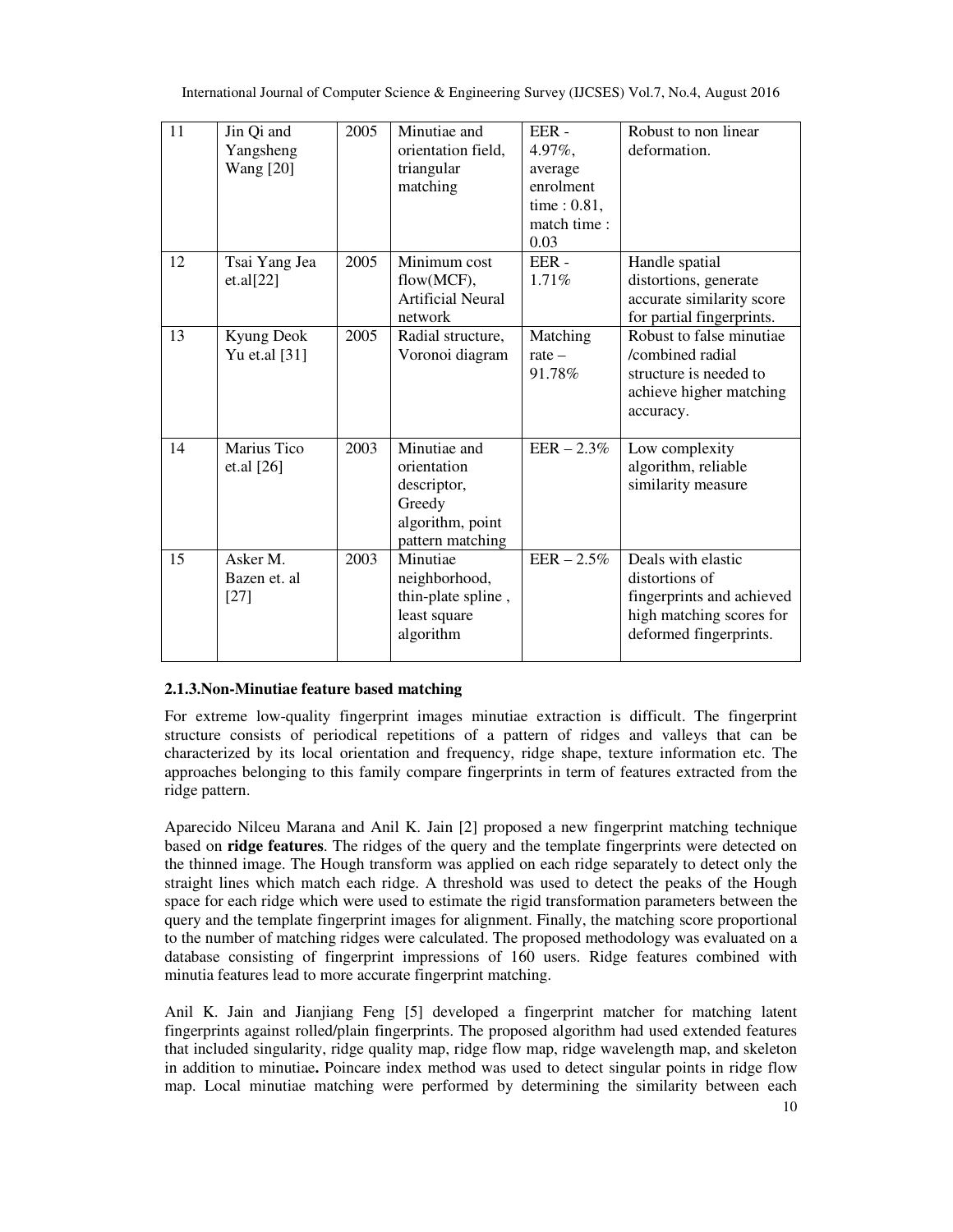minutia of input and template fingerprints based on the neighborhood of a minutia defined by a circular region. The similarity between minutiae was computed using the composite minutiae descriptor based on neighboring minutiae, ridge flow, and wavelength features. The proposed fingerprint matching algorithm was evaluated on 258 latent fingerprints against a background database of 29,257 rolled fingerprints.

Another method for fingerprint representation and matching scheme was proposed by Unsang Park et.al [6] using Scale Invariant Feature Transformation (SIFT). A scale space is constructed by applying a variable scale Gaussian operator on an input image. A set of Gaussian-smoothed images and Difference of Gaussian (DOG) images were obtained. Local minima and maxima were detected by observing each image point in DOG space and a histogram of gradient orientation around each local extremum was determined to obtain feature points. Preprocessing was performed to adjust the gray level distribution, and to remove noisy SIFT feature points. Point wise matching was done to compare each feature point based on the descriptor using Euclidean distance metric. The fusion of SIFT with a minutiae based matcher showed significant performance improvement on two public domain databases.

A hierarchical matching system that utilizes features at three different levels namely, Level 1 (pattern), Level 2 (minutia points), and Level 3 (pores and ridge contours) was proposed by Anil K. Jain and Yi Chen [7]. Gabor filters and wavelet transform was used to enhance the ridges and extract pores and ridge contours. In the hierarchical matching, if the matcher was able to establish a correspondence between the two images using the orientation field and minutiae it further proceeds to examine Level 3 features. Pores and Ridge contours in the neighborhood of the matched minutiae was compared and matched using Iterative Closest Point algorithm. Their hierarchical matching system was experimented using a database consisting of 1,640 fingerprint images and was found to show significant performance gain.

Mayank Vatsa et.al [8] proposed a **quality-augmented match score fusion algorithm** which fuses match scores obtained from matching level-2 and level-3 features of fingerprint images. The proposed method assessed the image quality by using redundant discrete wavelet transform and a quality score was computed. The fingerprint minutiae were detected by tracing the gray level ridge. Gabor filtering, binarization, morphological filtering and tracing were used to extract pores. A match score was obtained each for Minutia-based fingerprint verification algorithm and porebased verification algorithm as they are used as the primary classifiers. The quality-augmented match scores of the above matching algorithms were fused using **Dezert–Smarandache (DSm)** theory. The proposed algorithm was validated experimentally using a fingerprint database containing rolled, and partial fingerprints.

A fast fingerprint verification algorithm using level-2 minutiae and level-3 pore and ridge features was proposed by Mayank Vatsa et.al [10]. The proposed algorithm used a two-stage process to register fingerprint images using minutiae features. Taylor series based image transformation was used to perform coarse registration in the first stage and thin plate spline transformation was used for fine registration in the second stage. The Mumford-Shah functional curve evolution was used in the algorithm to efficiently segment contours and extract pores. Delaunay triangulation based fusion algorithm was proposed to combine level-2 and level-3 information and a feature supervector is generated. Support Vector Machine was used for fingerprint matching. The performance of the proposed algorithm was evaluated and was found to improve the verification accuracy.

Xinjian Chen et.al [12] proposed a novel fuzzy feature match (FFM) based on a local triangle feature set to match the deformed fingerprints which was **represented by the fuzzy feature set**. The similarity between fingerprints is characterized by using the similarity between the fuzzy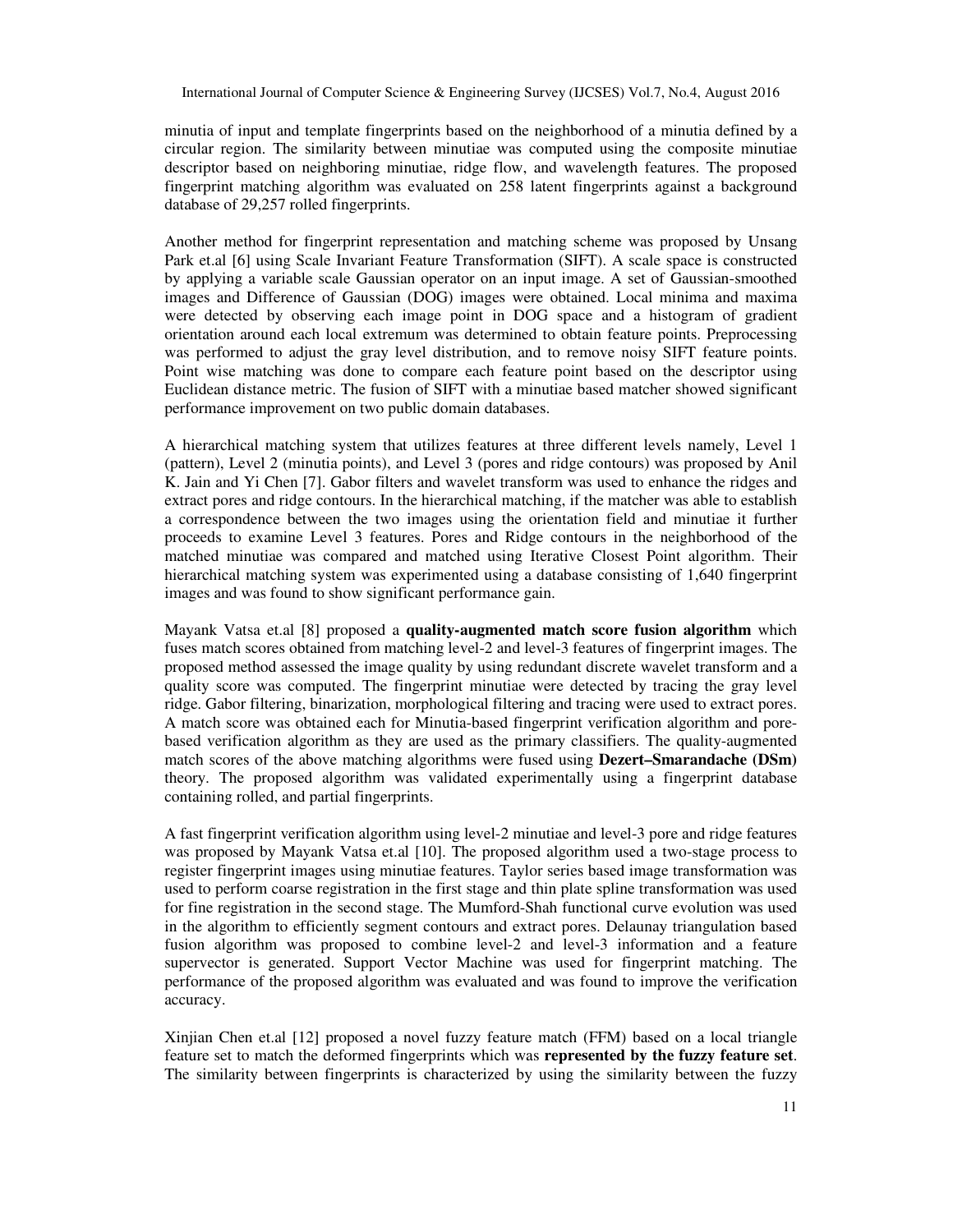feature set. The FFM method maps a similarity vector pair to a normalized quantity which quantifies the overall image to image similarity. The proposed algorithm was evaluated with two fingerprint databases. Experimental results confirmed that the proposed algorithm worked well with the nonlinear distortions.

Qijun Zhaowe et.al [14] proposed a new approach to align high resolution partial fingerprints using pores. Difference of Gaussian filtering approach was used to first extract Pores from the fingerprint images. A novel descriptor, namely pore–valley descriptor (PVD) was proposed to describe pores based on the neighboring valley structures and ridge orientation field. A PVDbased coarse-to-fine pore matching algorithm was used to locate pore correspondences. Once the corresponding pores were determined, two different approaches were employed for matching. The first approach was a minutia and pore based matcher and the second was an image-based matcher called GLBP matcher based on Gabor and local binary patterns. The proposed fingerprint alignment method was evaluated on a set of high resolution partial fingerprint images by using a custom-built fingerprint scanner of approximate 1200 dpi and was found to achieve significant improvements over the minutia-based method.

 Liu Wei-Chao and Guo Hong-tao [15] proposed a recognition algorithm based on association features and multi-subset matching. Gabor filtering is used to remove noise and enhance the fingerprint image. The proposed algorithm used One Pass Thinning Algorithm to refine the fingerprint image. The whole image was evenly divided into N sub-images, and the nondirectional characteristic like statistical correlation characteristics, the bifurcation point and end points of each sub-image were extracted to generate the feature subsets. 8-neighbor method was used to extract branch points and ends points of the fingerprint ridges. Matching method based on multi-subsets was to determine the valid subset in the input image and respectively bymatched with all subsets of the registered image. The performance of the algorithm was validated using complete and occluded fingerprints data sets.

Anil K. Jain et. al [18] have used a technique to match fingerprints based on texture information. A bank of Gabor filters was used to capture local and global details in a fingerprint as a compact fixed length FingerCode. The fingerprint area of interest is tessellated with respect to the core point. Each fingerprint image is filtered in a number of directions and a fixed-length feature vector called the FingerCode is extracted. The proposed method used a 640 fixed-size FingerCode to represent each fingerprint. Matching was based on the Euclidean distance between the FingerCodes.

Loris Nanni and Alessandra Lumini [19] presented a novel hybrid fingerprint matcher system based on local binary patterns. The two fingerprints were first pre-aligned based on the sets of minutiae extracted. The images were decomposed into several overlapping blocks and each block was convolved with a bank of Gabor filters at different scales and orientations to obtain more detailed information about the local orientation and scales of the ridge lines. The Local Binary Pattern(LBP) features computed as the difference between the gray value of a central pixel and the average gray value over its circular neighborhood was extracted from the convolved image. The similarity between the two LBP histograms was evaluated by their Euclidean distance.

Weiwei Zhang and Yangsheng Wang [28] presented a new core-based structure fingerprint matching algorithm. Core point was detected in two stages. The low resolution direction field was used to localize a singular area that included the core point. Then a high resolution direction field of singular point was used to precisely localize the core point. Minutiae points near the core point of the fingerprint were used to construct a local structure. Global matching was done using the correspondent point pair selected from local structure matching. The proposed method was evaluated on a fingerprint image database that included various type quality images.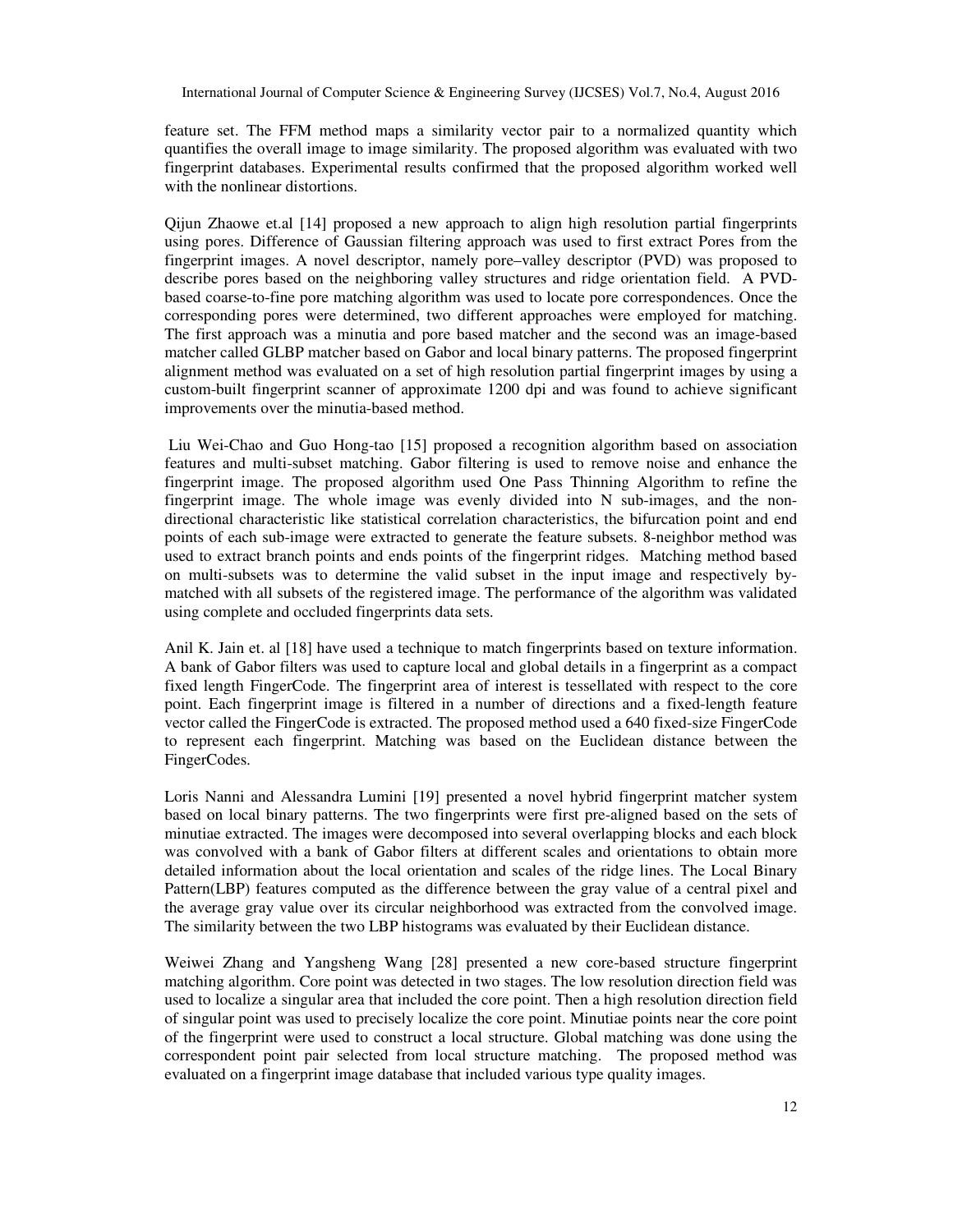Another novel fingerprint matching algorithm using both minutiae and ridge features was proposed by Heeseung Choi et.al [29]. Gabor filter was applied to enhance the image. To extract ridge features between two minutiae, a ridge-based coordinate system had been defined in a skeletonized image. The proposed algorithm extracted ridge features composed of ridge count, ridge length, ridge curvature direction and ridge type. Graph matching method was adopted in fingerprint matching. Ridge feature vectors between the minutiae were expressed as a directional graph with minutiae as nodes and ridge feature vectors as edges. Dynamic programming using Breadth First Search (BFS) was used to detect the matched minutiae pairs. Similarity score computed was based on Bayesian decision rule. Experimental results of the proposed algorithm showed higher matching scores than conventional minutiae-based methods.

Table 3 : Performance Analysis of Non minutiae feature-based fingerprint matching

| $Sl$ .No       | <b>Author</b>                                  | Year | <b>Method Used</b>                                                                                | <b>Accuracy</b>                                                            | <b>Benefits and</b>                                                                                                                                                |
|----------------|------------------------------------------------|------|---------------------------------------------------------------------------------------------------|----------------------------------------------------------------------------|--------------------------------------------------------------------------------------------------------------------------------------------------------------------|
|                |                                                |      |                                                                                                   | /Performance                                                               | <b>Restrictions</b>                                                                                                                                                |
| $\overline{1}$ | Liu Wei-<br>Chao and<br>Guo Hong-<br>tao [15]  | 2014 | Gabor filter,<br>multi<br>association<br>matching<br>features (RA-<br>MAMF)<br>algorithm          | For 25%<br>Occluded<br>degree, 95.6%<br>accuracy                           | Improved accuracy for<br>Occluded fingerprint /<br>binarization and thinning<br>required                                                                           |
| $\overline{2}$ | Anil K.<br>Jain and<br>Jianjiang<br>Feng $[5]$ | 2011 | Poincare index<br>method,<br>extended<br>features,<br>neighboring<br>minutiae-based<br>descriptor | 82.9%<br>accuracy                                                          | Improvement in the<br>matching accuracy for<br>low quality latent<br>fingerprints, robust to<br>noise /accurate estimation<br>of extended features is<br>required. |
| $\overline{3}$ | Heeseung<br>Choi et.al<br>$[29]$               | 2011 | Ridge-based<br>coordinate<br>system, graph<br>matching,<br><b>Breadth First</b><br>Search,        | EER - $1.8\%$                                                              | Robust against non-linear<br>deformation/improvement<br>in matching is needed for<br>low quality images                                                            |
| $\overline{4}$ | Qijun<br>Zhaowe<br>et.al [14]]                 | 2010 | Pores,<br>Difference of<br>Gaussian<br>filtering, pore-<br>valley descriptor                      | 98% Accuracy                                                               | Partial fingerprints can be<br>aligned/ suitable for high<br>resolution fingerprints.                                                                              |
| $\overline{5}$ | Mayank<br>Vatsa et.al<br>[10]                  | 2009 | Fingerprint<br>registration,<br>Delaunay<br>triangulation,<br><b>Support Vector</b><br>Machine,   | Improves the<br>verification<br>accuracy by<br>4.96% over<br>other methods | Tolerates minor<br>deformation of features<br>and non-linearity in the<br>fingerprint information/<br>used two-stage<br>registration process                       |
| 6              | Unsang<br>Park et.al<br>[6]                    | 2008 | Scale Invariant<br>Feature<br>Transformation,<br><b>Scale Space</b><br>Construction,              | $(SIFT +$<br>minutiae) EER<br>$-0.99%$                                     | High matching speed/<br>Improvement in matching<br>can be achieved only by<br>combining with other<br>texture or minutiae based                                    |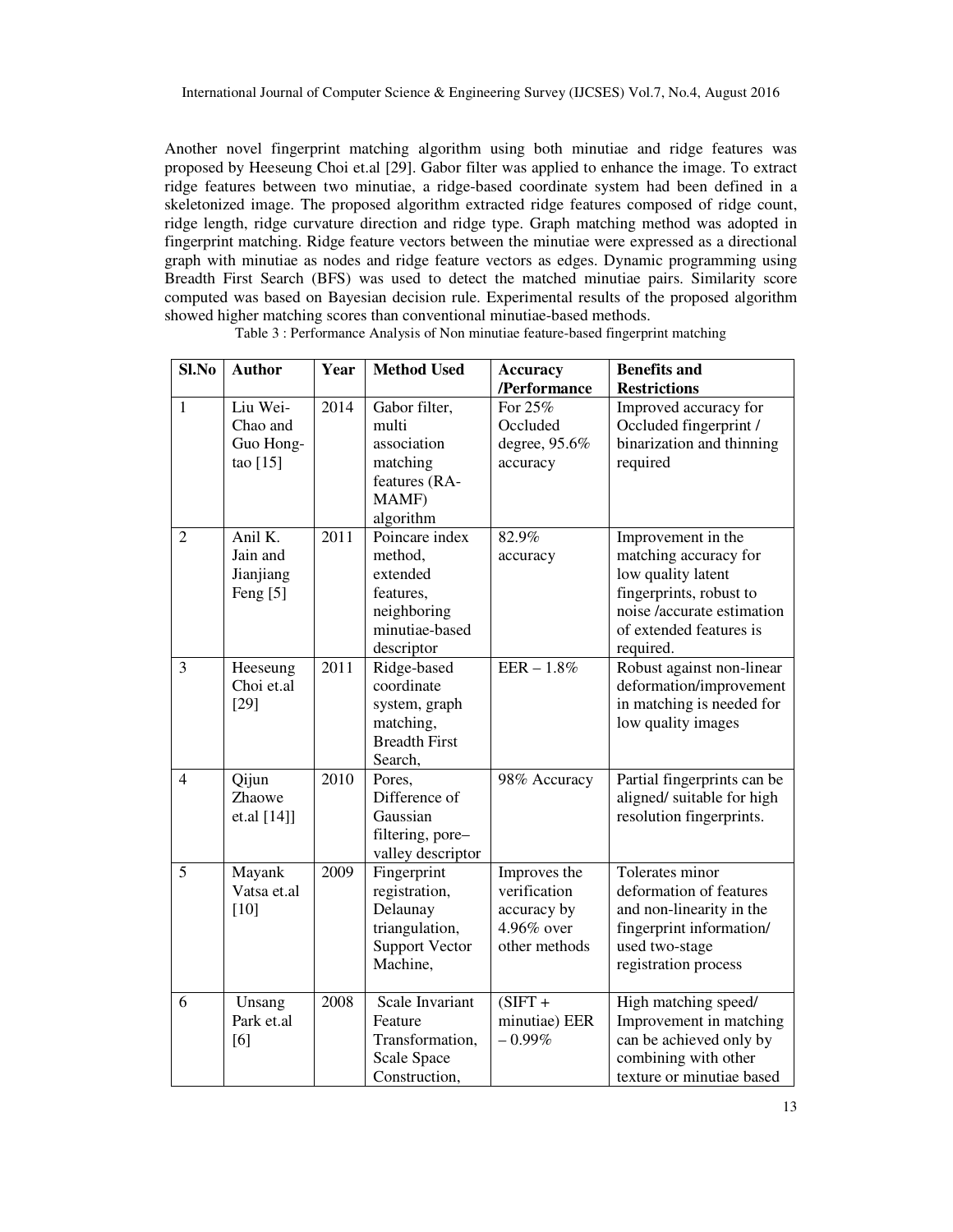|                 |                                                          |      | Point wise<br>Matching                                                                                      |                                                                                                                    | operations.                                                                                                                                           |
|-----------------|----------------------------------------------------------|------|-------------------------------------------------------------------------------------------------------------|--------------------------------------------------------------------------------------------------------------------|-------------------------------------------------------------------------------------------------------------------------------------------------------|
| $\tau$          | Mayank<br>Vatsa et.al<br>[8]                             | 2008 | Redundant<br>discrete wavelet<br>transform,<br>Dezert-<br>Smarandache<br>theory                             | Accuracy -<br>97.98%                                                                                               | Handles inconsistent, and<br>incomplete fingerprint<br>information                                                                                    |
| 8               | Loris<br>Nanni and<br>Alessandra<br>Lumini<br>$[19]$     | 2008 | Gabor filters,<br><b>Local Binary</b><br>patterns                                                           | $EER - 6.2\%$                                                                                                      | Robust to noise and skin<br>distortions/<br>computationally<br>expensive                                                                              |
| 9               | Anil K.<br>Jain et.al<br>$[7]$                           | 2007 | Gabor filter,<br>wavelet<br>transform, Pores<br>and Ridge<br>contours,<br><b>Iterative Closest</b><br>Point | Performance<br>gain of 20% in<br>terms of EER<br>over the Level<br>2 matcher.                                      | Consistent performance<br>gains observed in both<br>high and low quality<br>images/high resolution<br>sensors required for<br>feature extraction.     |
| 10              | Xinjian<br>Chen et.al<br>$[12]$                          | 2006 | local triangle<br>feature set fuzzy<br>feature set,<br>genuine<br>distorted pattern<br>parameter space      | The EER on<br><b>NIST 24 -</b><br>$3.11\%$ .<br>DB1 and DB3<br>of FVC2004 -<br>4.06% and<br>1.35%,<br>respectively | Worked well with the<br>nonlinear distortions/<br>overlapping area between<br>the template and input<br>image should be large for<br>genuine matching |
| $\overline{11}$ | Aparecido<br>Nilceu<br>Marana<br>and Anil<br>K. Jain [2] | 2005 | Ridge features,<br>Hough<br>transform                                                                       | (Minutiae-<br>Ridge<br>combination)<br>$EER - 3.03%$                                                               | More accurate matching<br>for images of poor-<br>quality/ higher processing<br>time.                                                                  |
| 12              | Weiwei<br>Zhang and<br>Yangsheng<br><b>Wang</b> [28]     | 2002 | Core point, local<br>and global<br>matching                                                                 | When FAR is<br>5.0%, FRR is<br>$0.08\%$                                                                            | Less time for matching,<br>suitable for on-line<br>applications                                                                                       |
| 13              | Anil K.<br>Jain et.al.<br>[18]                           | 2000 | Fingercode,<br>Gabor filters                                                                                | For threshold<br>$30 - FAR$<br>0.10%, FRR<br>19.32%                                                                | Computationally<br>attractive matching<br>indexing ability/ not well<br>suited to handle non-<br>linear distortions.                                  |

## **2.2.Performance Evaluation**

There are several performance evaluations to estimate the algorithm for fingerprint matching Most of the approaches quoted here used False Non Match Rate (FNMR) often referred to as False Rejection Rate (FRR), False Match Rate (FMR) often referred to as False Acceptance Rate (FAR), Equal Error Rate (EER), Zero FNMR, and Zero FMR. The performance metrics are as follows: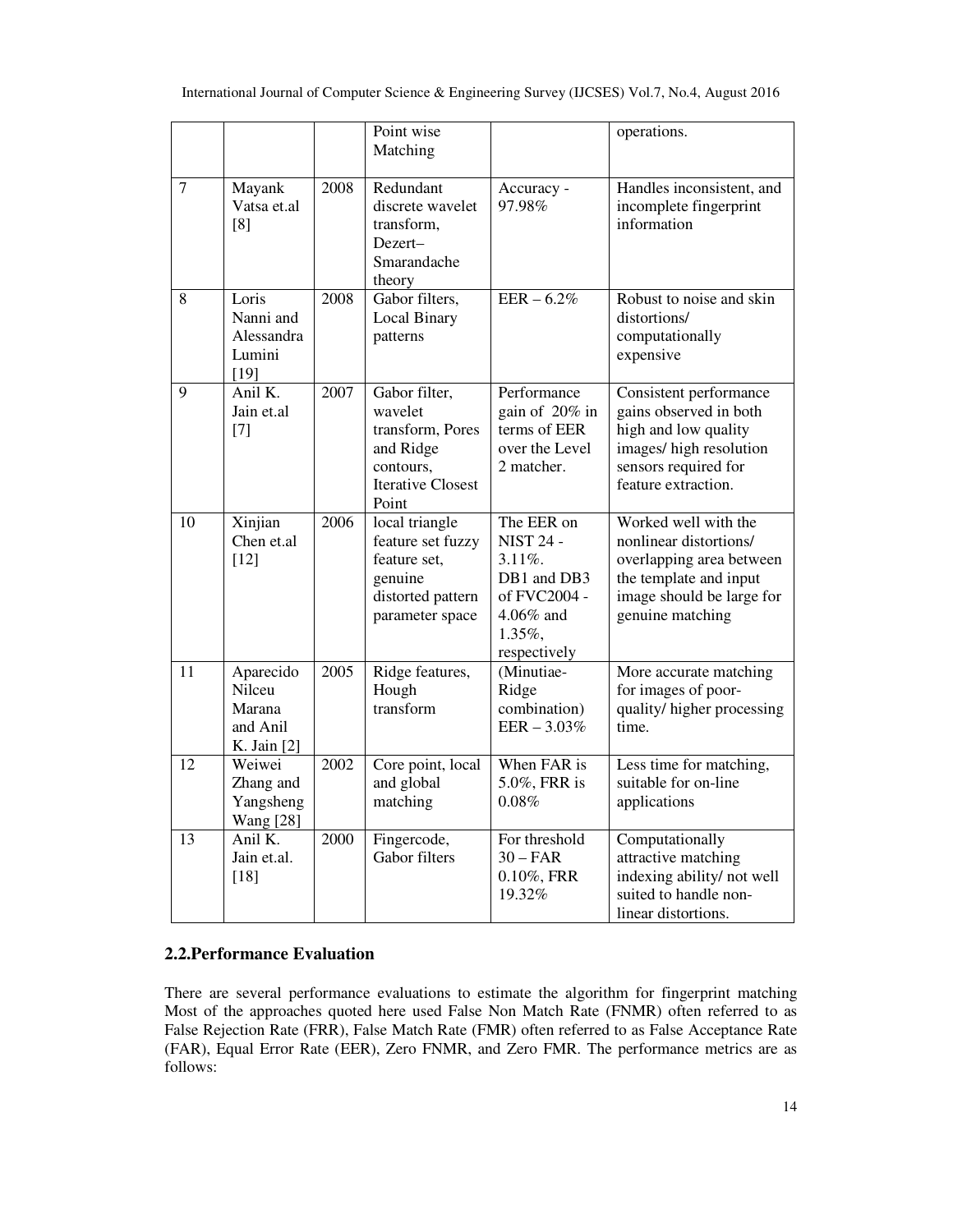## **2.2.1.False Rejection Rate**

The rate at which a registered user is falsely rejected by the system compared to the total number of trials.

## **2.2.2.False Acceptance Rate**

The False Acceptance rate / False match rate is the probability that the system incorrectly authorizes a non-authorized person, due to incorrectly matching the biometric input with a template.

### **2.2.3.Equal Error Rate**

The common value of FAR and FRR, when the FAR equals the FRR. A low EER value indicates a high accuracy of the system.

### **2.2.4.Zero FNMR**

Zero FNMR is defined as the lowest FMR at which no false non-matches occur.

### **2.2.5.Zero FMR**

Zero FMR is defined as the lowest FNMR at which no false matches occur

## **3.CONCLUSIONS**

A large number of techniques for fingerprint matching for the purpose of authentication proposed in the literature have been reviewed. In the last two decades, most of the fingerprint matching algorithms presented are minutiae based. Non-minutiae methods based on local texture, ridge geometry, ridge spatial relationship and pores have also been proposed in conjunction with minutiae matching. This paper provides a broad study of the various algorithms used in fingerprint matching based on the various fingerprint representations and features extracted from the fingerprints images. A performance comparison table of different techniques proposed earlier for fingerprint matching, evaluated on the various parameters explained in section 2.2 is also presented. The benefits and restrictions of these approaches have been highlighted.

According to the survey, the techniques for fingerprint matching based on non-minutiae features integrated with minutiae approaches are receiving substantial interest. The matching approach proposed by Jain, Chen and Demirkus [7] showed that there is a relative reduction of 20% in the EER when matchers using level 3 features and level 2 features were combined to obtain the final score. The performance gain was consistently observed for various quality fingerprint images [7]. As fingerprint systems are being deployed world-wide on a large scale, it demands accuracy and highly interoperable algorithms. In this context, our future work mainly concentrates on integration of approaches based on global features and local structures that reduces computational complexity and adverse effects of noise and distortion, thereby significantly improve the speed and accuracy of the matching process.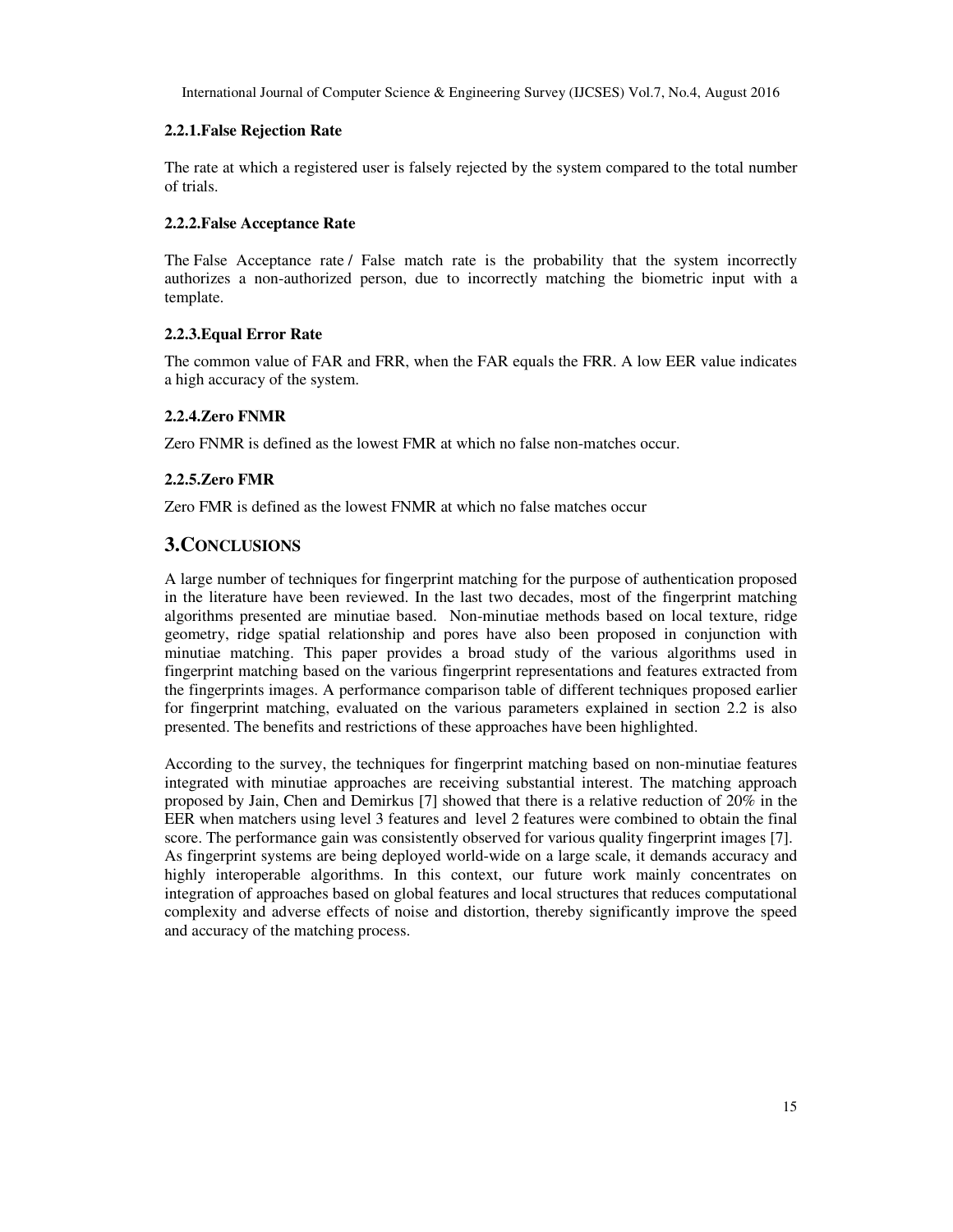## **REFERENCES**

- [1] Weiguo Sheng, Gareth Howells, Michael Fairhurst, and Farzin Deravi,(2007), "A Memetic Fingerprint Matching Algorithm", *IEEE Transactions On Information Forensics And Security*, Vol. 2, No. 3, 402-412.
- [2] Aparecido Nilceu Marana and Anil K. Jain, (2005), "Ridge-Based Fingerprint Matching Using Hough Transform", *IEEE Computer Graphics and Image Processing, 18th Brazilian Symposium* pp. 112-119.
- [3] Koichi Ito, Ayumi Morita, Takafumi Aoki, Tatsuo Higuchi, Hiroshi Nakajima, and Koji Kobayashi, (2005), "A Fingerprint Recognition Algorithm using Phase-Based Image Matching for low quality fingerprints", *IEEE International Conference on Image Processing*, Vol. 2, pp. 33-36.
- [4] Kai Cao, Yang, X., Tao, X., Zhang, Y., & Tian, J. ,(2009), "A novel matching algorithm for distorted fingerprints based on penalized quadratic model", *IEEE 3rd International Conference on Biometrics: Theory, Applications, and Systems*, pp. 1-5.
- [5] Anil K. Jain and Jianjiang Feng, (2011), "Latent Fingerprint Matching", *IEEE Transactions On Pattern Analysis And Machine Intelligence*, Vol. 33, No. 1, pp. 88-100.
- [6] Unsang Park, Sharath Pankanti, A. K. Jain, (2008), "Fingerprint Verification Using SIFT Features", *SPIE Defense and Security Symposium, Orlando, Florida*, pp. 69440K-69440K.
- [7] Anil Jain, Yi Chen, and Meltem Demirkus, (2007), "Pores and Ridges: High-Resolution Fingerprint Matching Using Level 3 Features", *IEEE Transactions On Pattern Analysis And Machine Intelligence*, Vol. 29, No.1, pp. 15-27.
- [8] Mayank Vatsa, Richa Singh, Afzel Noore, Max M. Houck, (2008), "Quality-augmented fusion of level-2 and level-3 fingerprint information using DSm theory", *Science Direct International Journal of Approximate Reasoning* 50, no. 1, pp. 51–61.
- [9] Haiyun Xu, Raymond N. J. Veldhuis, Asker M. Bazen, Tom A. M. Kevenaar, Ton A. H. M. Akkermans and Berk Gokberk ,(2009), "Fingerprint Verification Using Spectral Minutiae Representations",*IEEE Transactions On Information Forensics And Security*, Vol. 4, No. 3, pp. 397-409.
- [10] Mayank Vatsa, Richa Singh, Afzel Noore and Sanjay K. Singh ,(2009),"Combining Pores and Ridges with Minutiae for Improved Fingerprint Verification", *Elsevier, Signal Processing 89, pp. 2676–2685.*
- [11] Jiang Li, Sergey Tulyakov and Venu Govindaraju, (2007), "Verifying Fingerprint Match by Local Correlation Methods", *First IEEE International Conference on Biometrics: Theory, Applications, and Systems,* pp.1-5.
- [12] Xinjian Chen, Jie Tian*,* Xin Yang, and Yangyang Zhang, (2006), "An Algorithm for Distorted Fingerprint Matching Based on Local Triangle Feature Set", *IEEE Transactions On Information Forensics And Security*, Vol. 1, No. 2, pp. 169-177.
- [13] Peng Shi, Jie Tian, Qi Su, and Xin Yang, (2007), "A Novel Fingerprint Matching Algorithm Based on Minutiae and Global Statistical Features", *First IEEE International Conference on Biometrics: Theory, Applications, and Systems*, pp. 1-6.
- [14] Qijun Zhao, David Zhang, Lei Zhang and Nan Luo, (2010), "*High resolution partial fingerprint alignment using pore–valley descriptors*", Pattern Recognition, Volume 43 Issue 3, pp. 1050- 1061.
- [15] Liu Wei-Chao and Guo Hong-tao ,(2014), " Occluded Fingerprint Recognition Algorithm Based on Multi Association Features Match ", *Journal Of Multimedia,* Vol. 9, No. 7, pp. 910--917
- [16] Asker M. Bazen, Gerben T.B. Verwaaijen, Sabih H. Gerez, Leo P.J. Veelenturf and Berend Jan van der Zwaag, (2000), "A correlation-based fingerprint verification system", *ProRISC 2000 Workshop on Circuits, Systems and Signal Processing*, pp. 205-213.
- [17] Sharat Chikkerur, Venu Govindaraju and Alexander N. Cartwright, (2005), "K-plet and Coupled BFS: A Graph Based Fingerprint Representation and Matching Algorithm", *Advances in Biometrics Lecture Notes in Computer Science,* Vol. 3832, pp 309-315.
- [18] A.K. Jain, S. Prabhakar, L. Hong, and S. Pankanti, (2000), "Filterbank-Based Fingerprint Matching", *IEEE Transactions on Image Processing*, vol. 9, no. 5, pp. 846-859.
- [19] Loris Nanni and Alessandra Lumini ,(2008), "Local binary patterns for a hybrid fingerprint matcher", *Pattern Recognition 41,*no.11, Pg. 3461 – 3466.
- [20] Jin Qi and Yangsheng Wang ,(2005), "A robust fingerprint matching method", *Pattern recognition, Vol 38*, Issue 10, pp. 1665-1671.